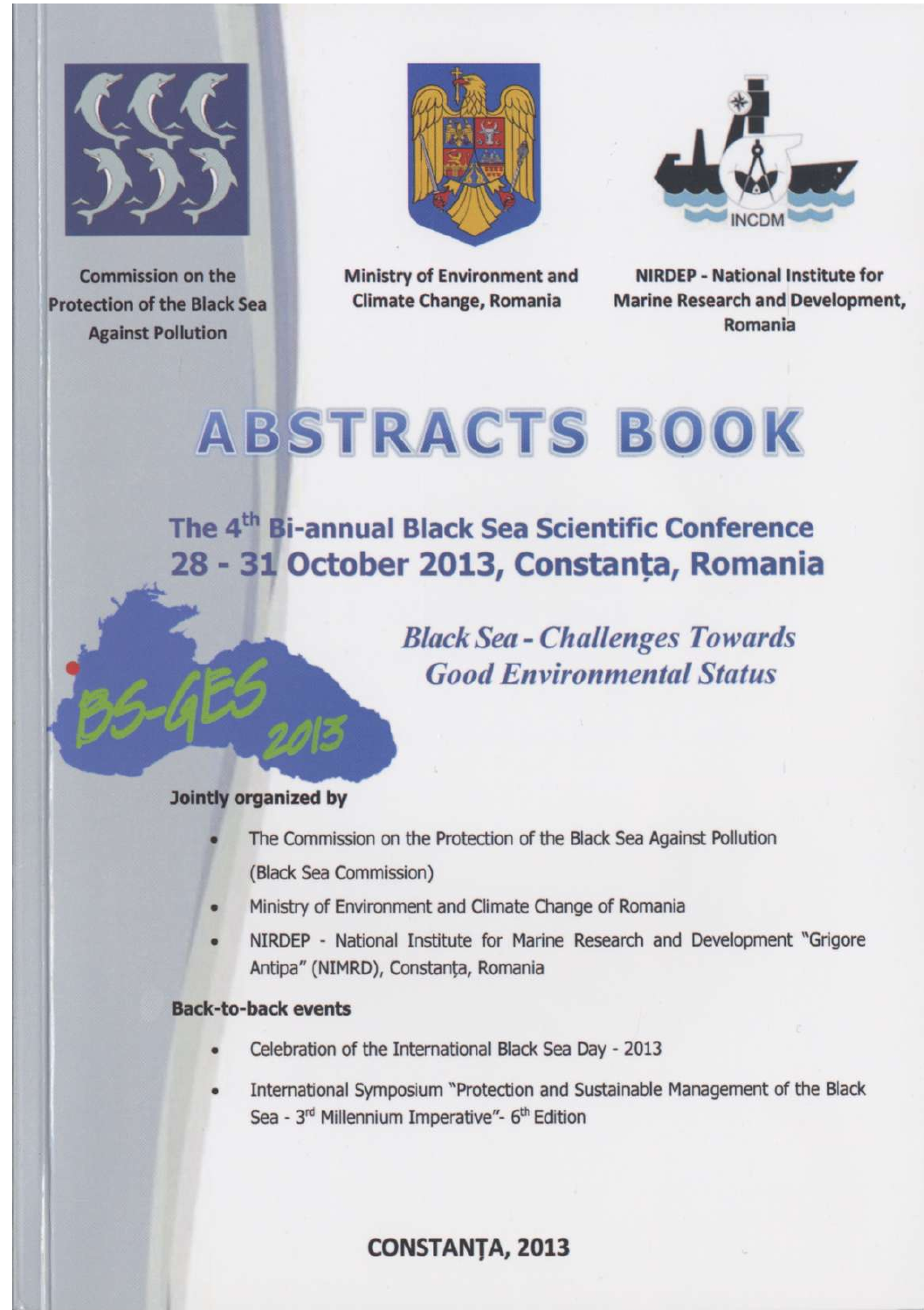

#### *Black Sea - Challenges Towards Good Environmental Status*

#### **References**

Sutton M. A. (ed.), Howard C. M. (ed.), Erisman J. W. (ed.) et al. (2011) The European Nitrogen Assessment: Sources, Effects and Policy Perspectives. Cambridge University Press, 664 p.

Medinets S., Medinets V. (2012) Investigations of Atmospheric Wet and Dry Nutrient Deposition to Marine Surface in Western Part of the Black Sea. Turkish Journal of Fisheries and Aquatic Sciences, 12, 497-505 doi:10.4194/1303-2712-v12\_2\_42

3. Moore C. M., Mills M. M., Arrigo K. R. et al. (2013) Processes and patterns of oceanic nutrient limitation. Nature Geoscience doi: 10.1038/NGEO1765

### **Results of Hydrobionts Pollution Studies in the Zmiinyi Island Area of the Black Sea in 2011-2013**

V. Medinets<sup>1,a</sup>, Yu. Denga<sup>2,b</sup>, S. Snigirov<sup>1,c</sup>, T. Vostrikova<sup>2,b</sup>, I. Gruzova<sup>2,</sup>

<sup>1</sup>Odessa National I.I. Mechnikov University, 7, Mayakovskogo lane, Odessa, 65082, Ukraine

<sup>2</sup>Ukrainian Scientific Centre of the Ecology of Sea. 89, Frantsuzskiy Blvd, Odessa, 65008, Ukraine

*<sup>a</sup> medinets@te.net.ua, <sup>b</sup> lawmd@te.net.ua, <sup>c</sup>snigirev@te.net.ua*

**Keywords:** Black Sea, Zmiinyi Island, OCP, TM, PCB

**Abstract**

Pollution of marine hydrobionts is the problem being one of main topics of the Convention on the Protection of the Black Sea Against Pollution and the EU Marine Strategy Framework Directive.

The aim of our studies has been to investigate the current state of hydrobionts (fish and mussels) pollution with trace metals (TM), organochlorine pesticides (OCPs) and polychlorinated biphenyls (PCBs) in the Zmiinyi Island area, which according to our studies of water and bottom sediments pollution is the area with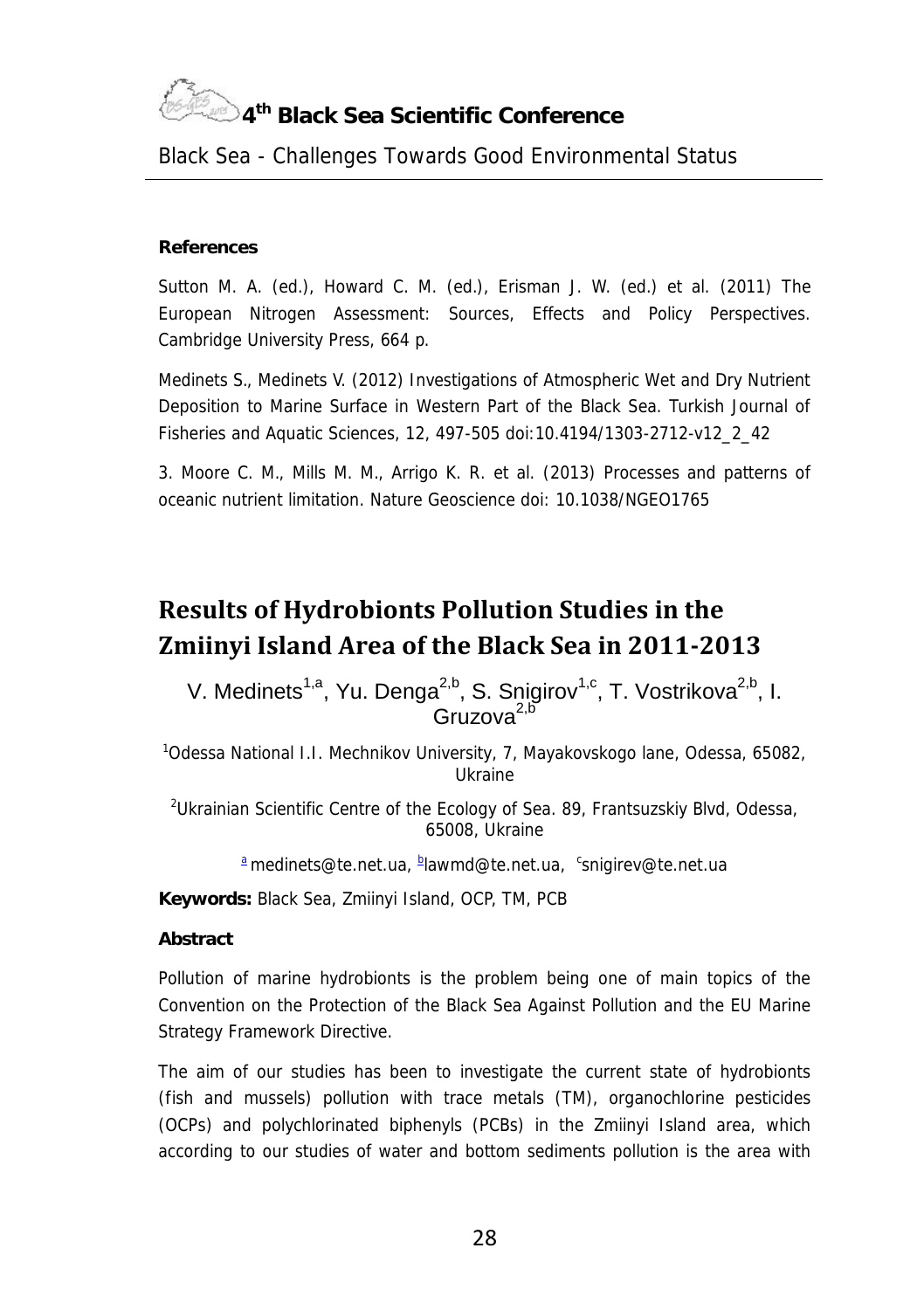practically natural conditions. During 2011-2013 the Research Station of Odessa National I.I.Mechnikov University carried out fish and mussels sampling programme. Analysis of samples of hydrobionts tissues have been carried out in accordance with the national methods and the methods recommended by the ISO in the laboratory of the Ukrainian Scientific Centre of the Ecology of Sea. The data on hydrobionts pollution for 2011-2013 with 11 OCPs, 18 PCBs and TMs are being analyzed in details. The levels of pollution for fish species and for mussel species are presented in table 1.

Table 1. The limits and average values of concentrations [mkg/kg] of selected pollutants in fish (6 species) and in mussels (2 species) in the Zmiinyi Island coastal waters

| Pollut        | Concentration in Fish<br>dry tissues |                 | Concentration in<br>Mussels' dry tissues |                 |
|---------------|--------------------------------------|-----------------|------------------------------------------|-----------------|
| ant           |                                      |                 |                                          |                 |
|               | Limits                               | Average         | Limits                                   | Average         |
| As            | 1.18-19.3                            | $5.15 \pm 2.87$ | $0.38 - 11.3$                            | $6.81 \pm 3.36$ |
| Cd            | $0.03 - 0.17$                        | $0.07 \pm 0.02$ | $0.42 - 1.98$                            | $1.84 \pm 0.79$ |
| Hq            | $0.24 - 0.62$                        | $0.41 \pm 0.06$ | $0.037 - 0.60$                           | $0.68 + 0.11$   |
| Pb            | $0.69 - 3.42$                        | $1.33 \pm 0.42$ | 0.89-5.56                                | $9.73 \pm 5.80$ |
| Zn            | 36.4-103                             | $71.0 \pm 13.3$ | 21-149                                   | $73.7 \pm 39.3$ |
| Fe            | 47.3-112                             | $73.3 \pm 10.8$ | 129-878                                  | $384 \pm 251$   |
| Mn            | $0.3 - 37.8$                         | $12.0 + 5.7$    | $6.69 - 43.3$                            | $46.5 + 24.4$   |
| Sum of<br>PCB | 68.3-201                             | $168 + 24$      | 9.56-25.8                                | $21.4 \pm 4.4$  |
| -HCH          | < 0.05                               | <0.05           | $0.05 - 0.35$                            | $0.20 \pm 0.15$ |
| -HCH          | 0.78-5.99                            | $3.26 \pm 0.73$ | $0.05 - 14.0$                            | $7.03 + 7.02$   |
| λ-НСН         | $0.05 - 0.29$                        | $0.15 \pm 0.04$ | $0.11 - 0.55$                            | $0.33 \pm 0.22$ |
| <b>DDE</b>    | $0.12 - 2.09$                        | $1.00 \pm 0.38$ | $0.44 - 0.65$                            | $0.54 \pm 0.10$ |
| DDD           | $0.08 - 0.69$                        | $0.35 \pm 0.11$ | $0.10 - 0.43$                            | $0.26 \pm 0.17$ |
| DDT           | $0.18 - 0.45$                        | $0.28 \pm 0.04$ | $0.53 - 0.57$                            | $0.55 \pm 0.02$ |

Dependence of the TMs, PCBs and OCPs concentrations on fish and mollusk species is discussed. Coefficients of pollutants accumulation in fish and mollusk tissues have been calculated and are discussed using the data on the pollutants' concentration in water.

It is proposed to study the levels of TMs, OCPs and PCBs accumulation in hydrobionts in more details depending on the age of hydrobionts (fish and